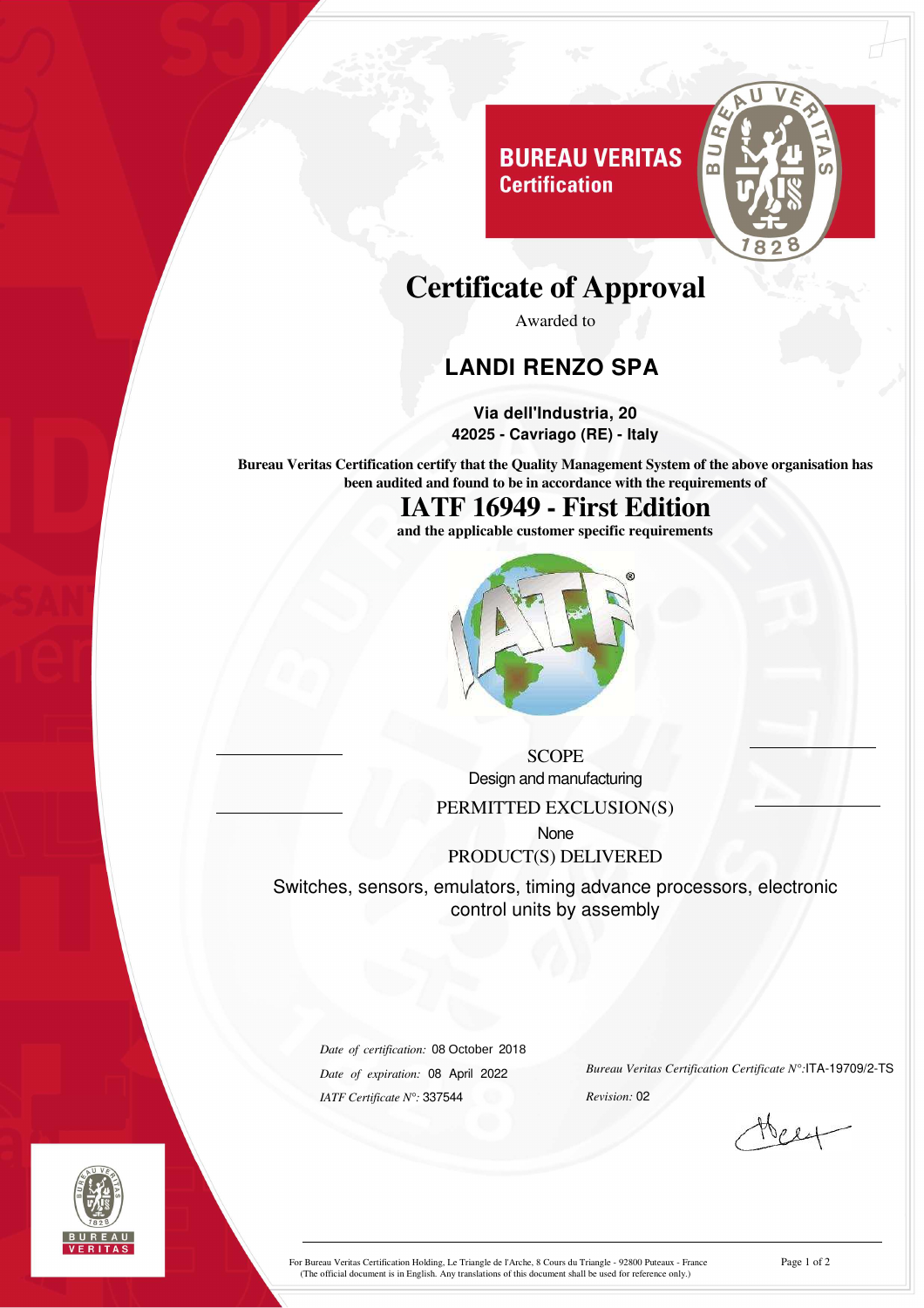### **BUREAU VERITAS Certification**





## **Appendix to the Certificate of Approval**

Awarded to **LANDI RENZO SPA** Via dell'Industria, 20 42025 - Cavriago (RE) - Italy

#### REMOTESUPPORT FUNCTION(S)

LANDI RENZO SPA Via Nobel, 2 42124 - Cavriago (RE) Italy

LANDI RENZO SPA Via dell'Industria, 14/16 42025, Cavriago (RE) Italy

LANDI RENZO SPA Via dell'Industria 20 42025 - Cavriago (RE) Italy

#### **SCOPE**

After sales, Contract Review, Customer Service, Human Resource, Laboratory, Logistic, Marketing, Management Review, Policy Making, Product Design, Purchasing, R&D, Sales, Strategic Planning, Supplier Management, Testing, Training, Warranty Management.,

Internal Audit Management, Laboratory, Logistic, Quality System Management, Warranty Management.,

Finance, Information Technologies,





*Date of certification:* 08 October 2018 *Date of expiration:* 08 April 2022 *IATF Certificate N°:* 337544

*Bureau Veritas Certification Certificate N°:*ITA-19709/2-TS *Revision:* 02

For Bureau Veritas Certification Holding, Le Triangle de l'Arche, 8 Cours du Triangle - 92800 Puteaux - France<br>(The official document is in English. Any translations of this document shall be used for reference only.)